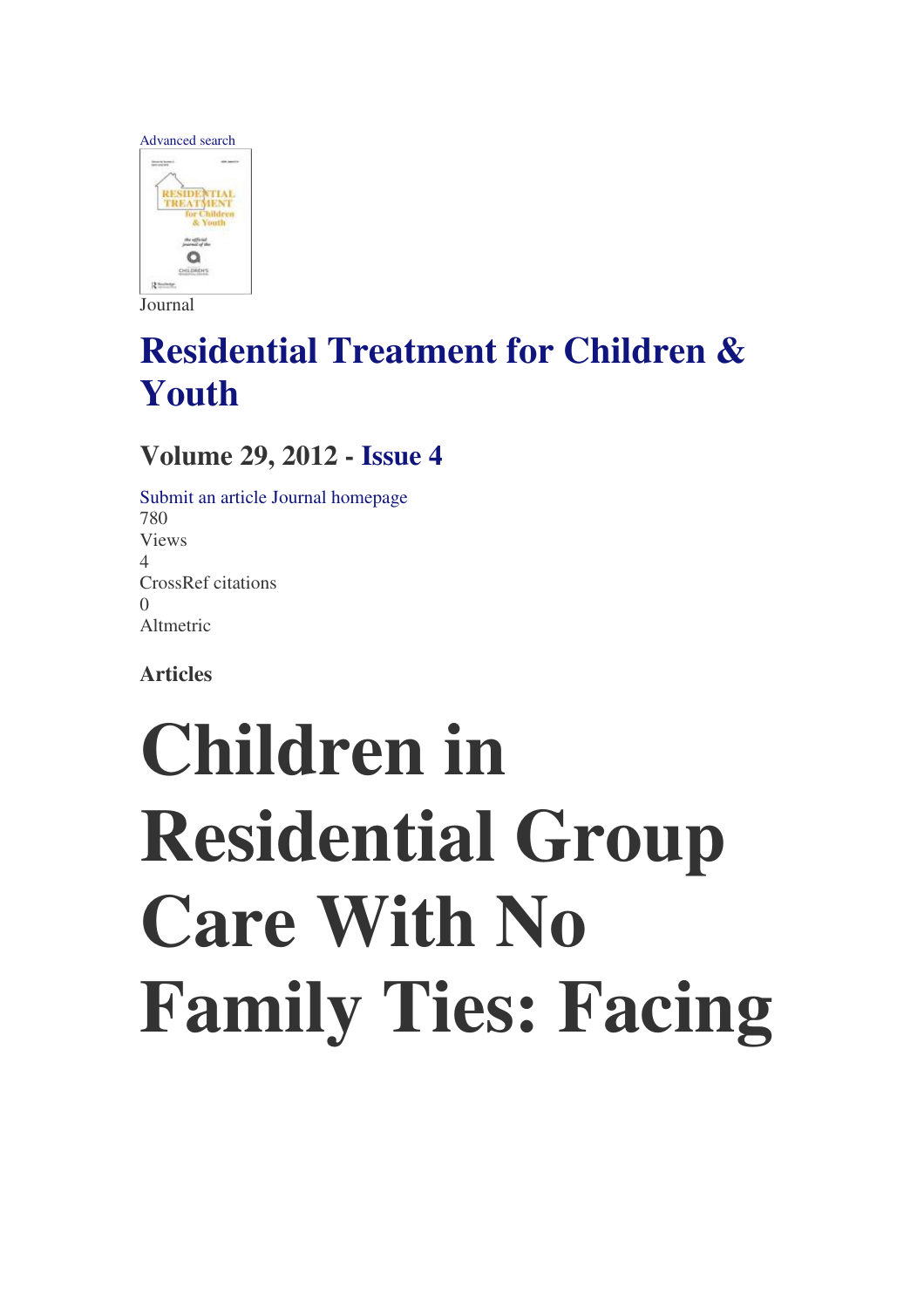# **Existential Aloneness**

**Orly Dvir Faculty of Art Therapy , Lesley University , Israel Branch , Netanya , Israel , Anita Weiner School of Social Work , Haifa University , Mt. Carmel , Haifa , Israel** 

**Correspondenceanitaw@netvision.n et.il** 

**& Hagai Kupermintz Faculty of Education , Haifa University , Mt. Carmel , Haifa , Israel** 

**Pages 282-304 | Accepted author version posted online: 04 Sep 2012, Published online: 04 Sep 2012** 

**Pages 282-304 Accepted author version posted online: 04 Sep 2012 Published online: 04 Sep 2012** 

• **Download citation**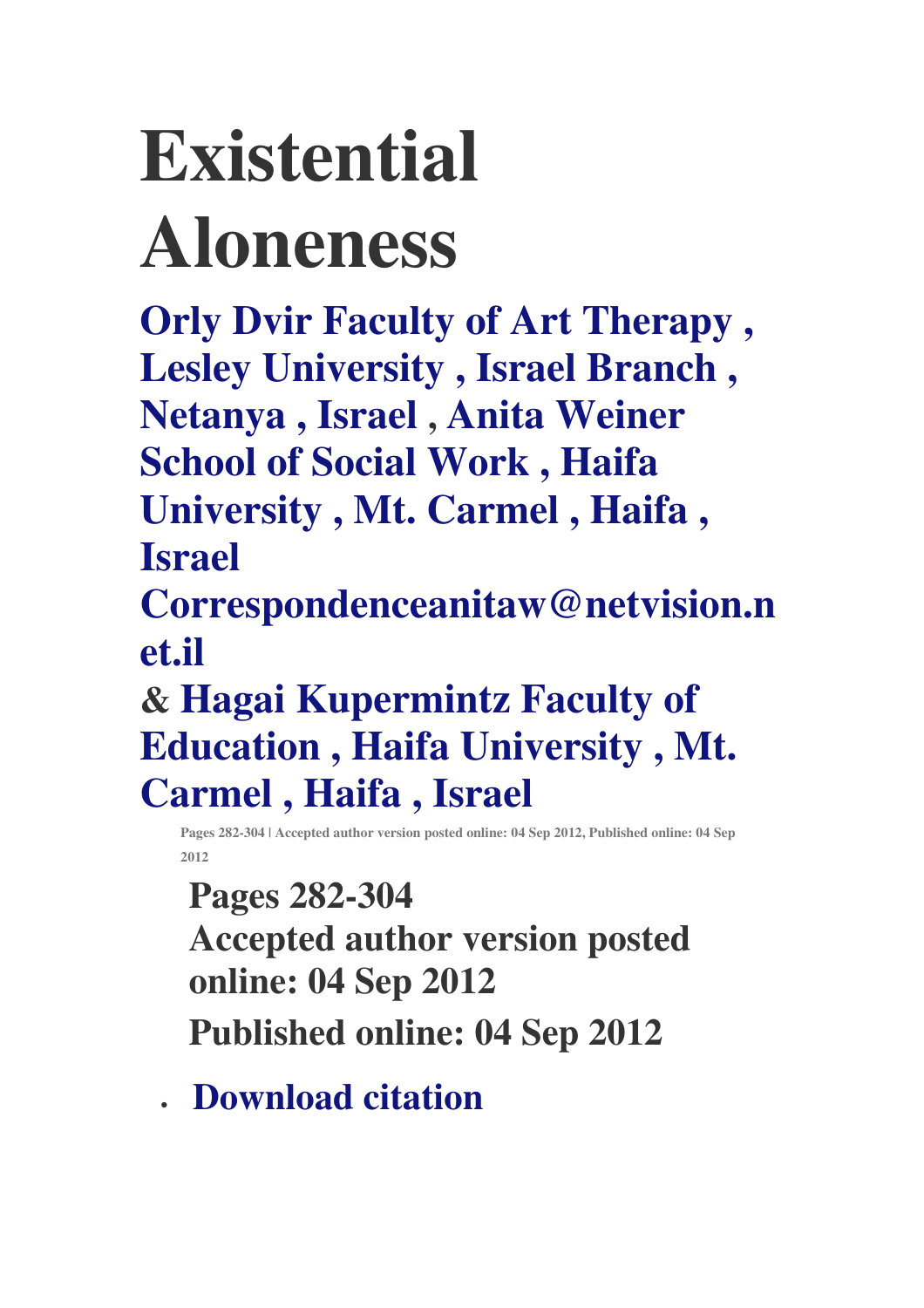### • **http://dx.doi.org/10.1080/0886571 X.2012.725368**

בחר שפה▼

### **Translator disclaimer Articles Children in Residential Group Care With No Family Ties: Facing Existential Aloneness**

- **Full Article**
- **Figures & data**
- **References**
- **Citations**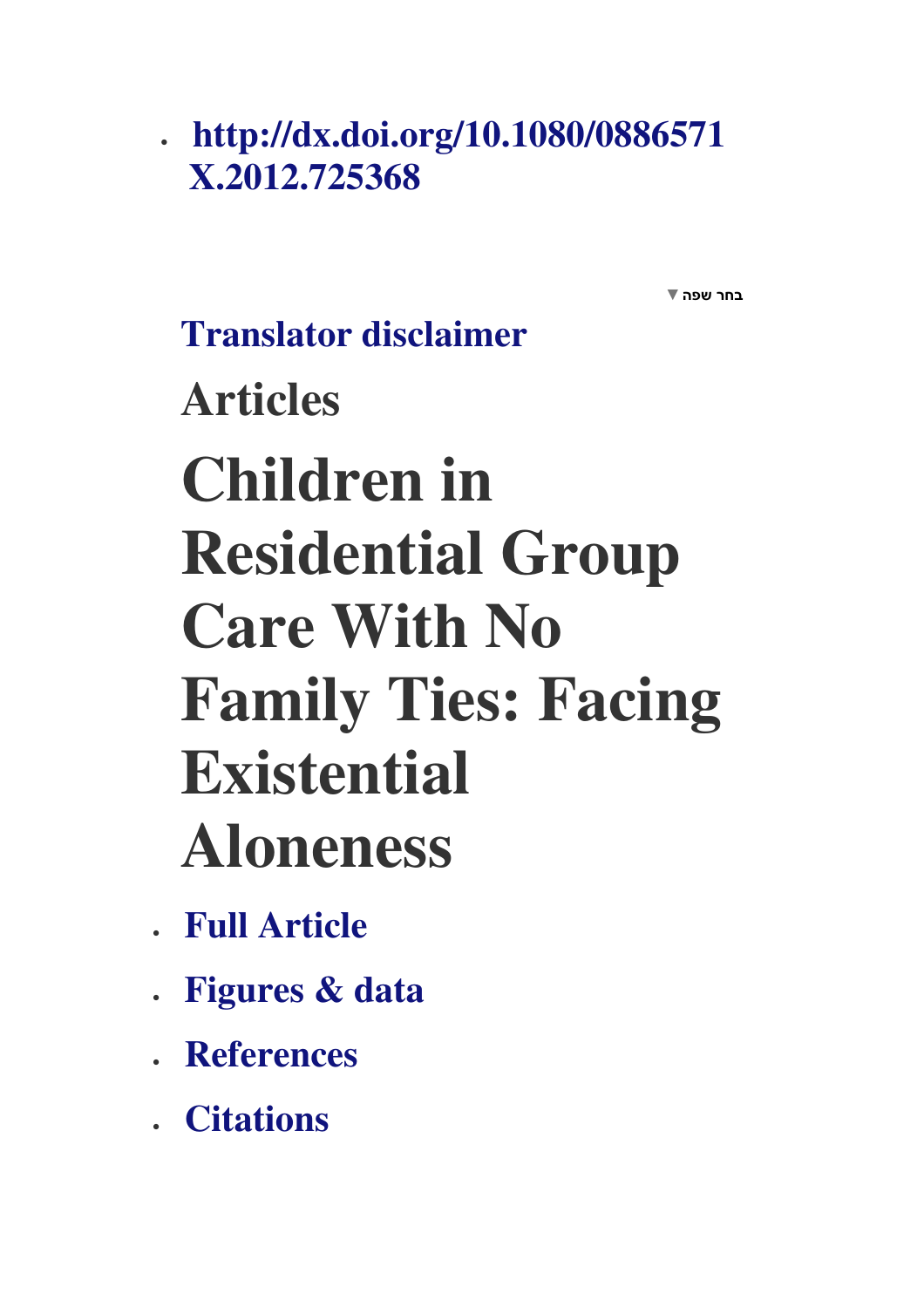### • **Metrics**

•

- **Reprints & Permissions**
- **Get access /doi/full/10.1080/0886571X.2012.72 5368?needAccess=true**

**Abstract** 

**The issue of children living in residential group care in Israel completely without family ties is studied in order to explore the feelings of staff and uncover possible characteristics of these children. Data were collected through focus groups, questionnaires, and life stories of children who left group care at 18 years of age. Results reveal that the children's aloneness is central in their lives and arouses painful and powerful emotions that staff members tend to avoid. Facing the future alone without support and**